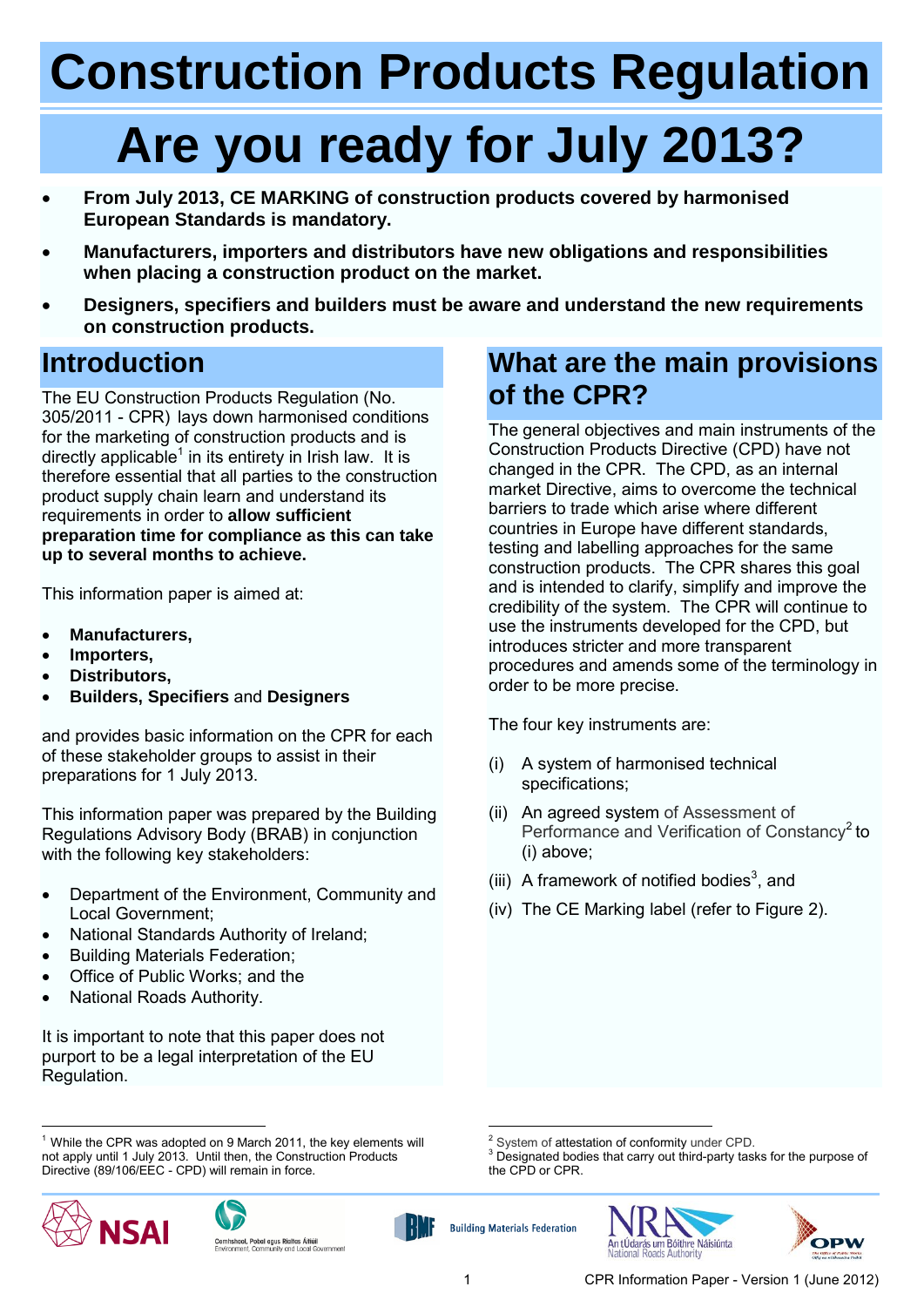## **What are harmonised technical specifications?**

The system of harmonised technical specifications mentioned above include [harmonised](http://ec.europa.eu/enterprise/sectors/construction/declaration-of-performance/european-standards/index_en.htm) European [standards \(hENs\),](http://ec.europa.eu/enterprise/sectors/construction/declaration-of-performance/european-standards/index_en.htm) generally for traditional construction products, and [European Assessment](http://ec.europa.eu/enterprise/sectors/construction/declaration-of-performance/assessment-documents/index_en.htm)  [Documents \(EADs\)](http://ec.europa.eu/enterprise/sectors/construction/declaration-of-performance/assessment-documents/index_en.htm) usually for innovative products. These both provide assessment methods for the performance of construction products.

**Harmonised European Standards (hENs)**

Currently, there are over 400 hENs covering a broad range of construction products. hENs are progressively becoming the norm as conflicting national standards (e.g. Irish and British Standards commonly used here) are being withdrawn.

All hENs under the CPD have an informative **Annex ZA**. In general, this annex contains 3 parts:

- ZA.1 A list of product characteristics as well as the clauses in the standard in which the assessment or test method is set out or referred to. The list represents a compilation of all regulated requirements for the product in question across the EU,
- ZA.2 The procedures for conformity assessment, namely the tasks to be carried out by the manufacture and the notified body. This is currently referred to as the agreed **system of attestation of conformity**, but will be known as the system of **Assessment of Performance and Verification of Constancy** under the CPR, and
- ZA.3 The process for CE Marking and labeling.

A list of hENs is available at the following link: [http://ec.europa.eu/enterprise/newapproach/nando/i](http://ec.europa.eu/enterprise/newapproach/nando/index.cfm?fuseaction=cpd.hs&cpr=Y) [ndex.cfm?fuseaction=cpd.hs&cpr=Y](http://ec.europa.eu/enterprise/newapproach/nando/index.cfm?fuseaction=cpd.hs&cpr=Y)

The National Standards Authority of Ireland (NSAI) will be a notified body for certain construction products under the CPR in Ireland.

As the majority of construction products are covered by hENs, they will become the key documents for:

 manufacturers when [declaring the performance](http://ec.europa.eu/enterprise/sectors/construction/declaration-of-performance/index_en.htm) of a construction product;

- Irish (and other European) authorities when specifying requirements for construction products in regulations, specifications, public procurement documents etc, and
- specifiers and designers (architects, engineers, builders etc) when choosing construction products.

#### **European Assessment Documents (EADs)**

EADs can be developed for construction products not covered, or not fully covered, by a hEN. An EAD provides the basis on which a European Technical Assessment (ETA) (and CE Marking affixed), as requested by the manufacturer, can be issued. An updated list of references of the final EADs will be published by the Commission in the Official Journal of the European Union<sup>4</sup>.

#### **How does the CPR affect me?**

### **I am a manufacturer**

**From 1 July 2013 manufacturers of construction products which are covered by harmonised European product standards (hENs)<sup>5</sup> , will be required, when placing a product on the market, to:**

- **make a Declaration of Performance (DoP) for the product, and**
- **affix the CE mark. 6**

In preparation for 1 July 2013, the European Standards Organisation, CEN, is working to modify the template for Annex ZA in the hENs to address the changes introduced by the CPR. However, this will not affect the body of the standard or the material content of Annex ZA in terms of product characteristics, test methods or the agreed role of the manufacturer and the notified body. Therefore, as matters stand, the current Annex ZAs can be used by manufacturers to prepare for 1 July 2013.







<u>.</u>





<sup>4</sup> <http://www.ojeu.eu/WhatIsTheOJEU.aspx>

<sup>&</sup>lt;sup>5</sup> Where a construction product is not covered, or not fully covered, by a hEN. A manufacturer can voluntarily request a European Technical Assessment (ETA). When a product is covered by an ETA, the manufacture will be required, when placing a product on the market, to make a Declaration of Performance (DoP) for the product, and affix the CE mark.

 $6$  While CE Marking was not considered mandatory in Ireland (nor the UK) under the CPD, it is under the CPR.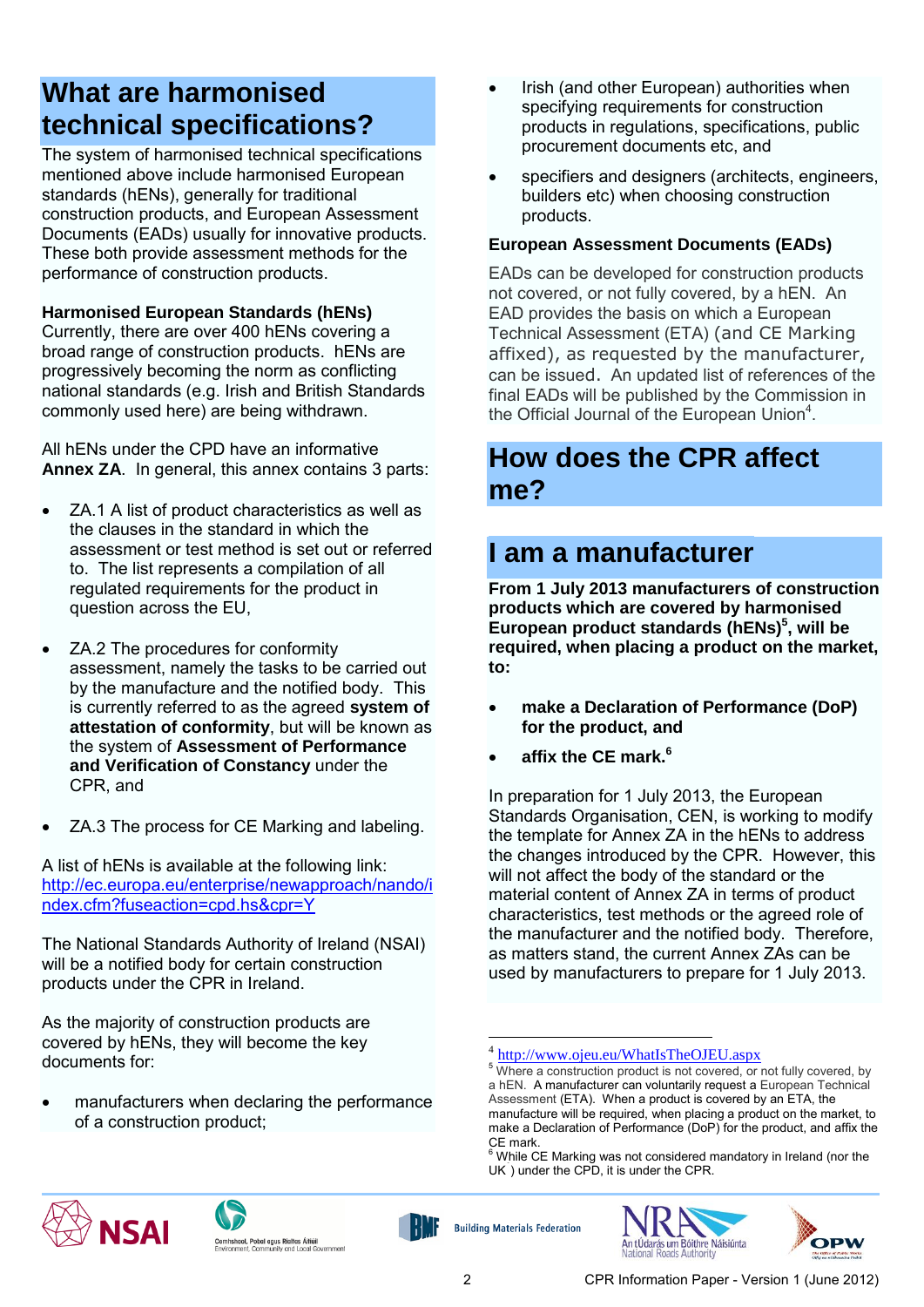The annex ZA currently could be considered as a 'checklist' for CE Marking, where the manufacturer can see all the possible requirements of his products and how they can be tested. This will, under the CPR, form a checklist for the drawing up of a **Declaration of Performance (DoP)** and for affixing the **CE Mark.**

All the information supplied with the DoP should be obtained by strictly applying the methods and criteria provided by the relevant  $hEN^7$ . The DoP provides information about the **essential characteristics of the product.** The manufacturer, by drawing up his DoP, assumes **the responsibility for the conformity of the construction product** with the declared performance. The application of the **CE mark**  follows the DoP and effectively certifies that the manufacturer has strictly followed all the applicable procedures in drawing up his DoP and that, consequently, the DoP is accurate and reliable.

The manufacturer must also:

- keep documentation for 10 years;
- ensure consistent production;
- monitor the product on the market;
- ensure the product is identifiable;
- indicate a contact point on the product;
- provide instructions and safety information in the appropriate languages;
- take corrective measures where necessary, and
- cooperate with requests from national authorities.

For more information on these responsibilities see Article 11 of Regulation (EU) No. 305/2011 available at the following link: [http://ec.europa.eu/enterprise/sectors/construction/l](http://ec.europa.eu/enterprise/sectors/construction/legislation/index_en.htm) [egislation/index\\_en.htm](http://ec.europa.eu/enterprise/sectors/construction/legislation/index_en.htm)

To check if the product you manufacture is covered by a hEN, follow the flow chart in Figure 1. Manufacturers should also check if a National Annex or a Standard Recommendation, which provides guidance on the appropriate minimum

<sup>&</sup>lt;u>.</u>  $7$  Or in the case of a product not covered or not fully covered by a harmonised standard, a manufacturer can voluntarily request a European Technical Assessment based on a European Assessment Document in order to draw up a DoP and affix the CE Mark.







performance levels required for specific intended uses in Ireland, exists for the product. A list of these can be viewed on the NSAI website at [www.nsai.ie.](http://www.nsai.ie/)

The obligations on manufacturers are clearly set out in the CPR with regard to the products they place on the internal market. Failure to comply with any provision of the CPR would be considered a breach of the Regulation and may give rise to a prosecution.



8 The hyper link in Step 2 refers to hENs covered by the CPD. This is for the purposes of identifying established notified bodies in Step 3. The following hyper link to the CPR should be used when bodies become notified under the CPR: [http://ec.europa.eu/enterprise/newapproach/nando/index.cfm?f](http://ec.europa.eu/enterprise/newapproach/nando/index.cfm?fuseaction=cpd.hs&cpr=Y) [useaction=cpd.hs&cpr=Y](http://ec.europa.eu/enterprise/newapproach/nando/index.cfm?fuseaction=cpd.hs&cpr=Y)



**Building Materials Federation**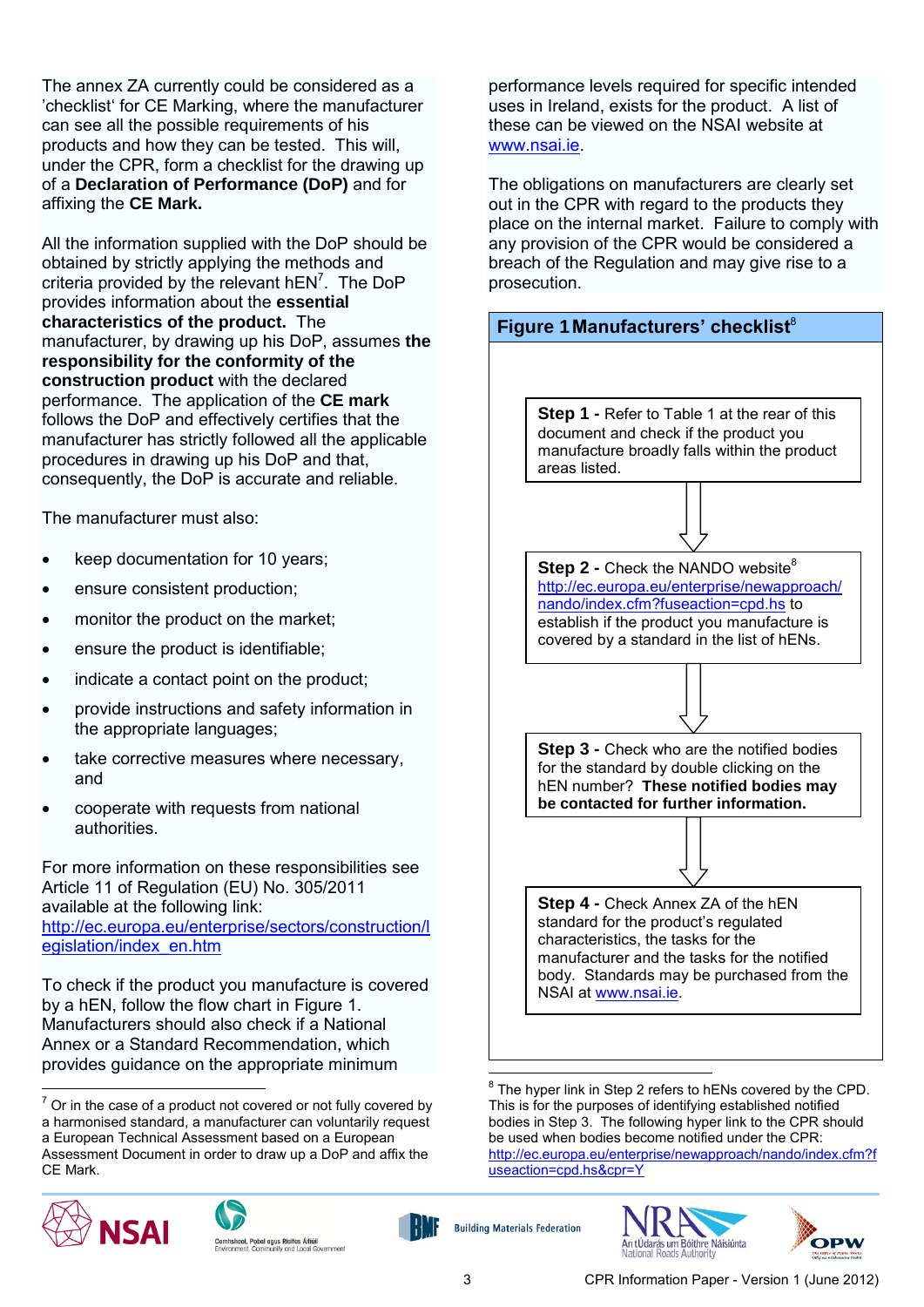| <b>Figure 2 Example CE marking information</b> |                                                                                |  |
|------------------------------------------------|--------------------------------------------------------------------------------|--|
|                                                | 8910                                                                           |  |
|                                                | AnyCo Ltd, PO Box 21, Dublin 16<br>Ireland                                     |  |
|                                                | 13                                                                             |  |
|                                                | 00001-CPR-2013/05/12                                                           |  |
|                                                | EN $123 - 5:2009$                                                              |  |
|                                                | Product A                                                                      |  |
|                                                | intended to be used in (e.g. curtain walling, fire<br>compartmentation, etc.)  |  |
|                                                | essential characteristic 1: 50N/cm <sup>2</sup>                                |  |
|                                                | essential characteristic 2: Pass                                               |  |
|                                                | essential characteristic 3: Class A1<br>essential characteristic 4: RE 60      |  |
|                                                | essential characteristic n: xxx                                                |  |
|                                                | Durability of essential characteristic 1:                                      |  |
|                                                | expressed as indicated in the DoP                                              |  |
|                                                | Durability of essential characteristic n:<br>expressed as indicated in the DoP |  |
|                                                | Dangerous substance X: Less than 0,2 ppm                                       |  |
|                                                |                                                                                |  |

#### **I am an importer**

The CPR has introduced a 'chain of custody' approach for construction products being placed on the market resulting in a greater legal responsibility for compliance with agents and importers.

To comply with the CPR, importers must:

- satisfy themselves that the manufacturer has done all that is required to comply with the CPR;
- ensure their (the importers) name and contact details appear on the product, labelling or associated documents;
- ensure instructions and safety information is in the appropriate language of the particular market;
- ensure that products are stored or moved under such conditions that don't alter the products compliance;
- monitor the product on the market;
- take corrective measures where necessary;
- keep documentation for 10 years; and
- cooperate with requests from national authorities.







For more information on these responsibilities see Article 13 of Regulation (EU) No. 305/2011 available at the following link: [http://ec.europa.eu/enterprise/sectors/construction/l](http://ec.europa.eu/enterprise/sectors/construction/legislation/index_en.htm) [egislation/index\\_en.htm](http://ec.europa.eu/enterprise/sectors/construction/legislation/index_en.htm)

**If an importer places a product on the market under his trade name, or modifies a product, then he will be treated as the manufacturer.**

Importers should also check if a National Annex or a Standard Recommendation, which set out the appropriate minimum performance levels required for specific intended uses in Ireland, exists for the product. A list of these can be viewed on the NSAI website at [www.nsai.ie.](http://www.nsai.ie/)

It is clearly set out in the CPR what responsibilities importers have with regard to the products they trade. Failure to comply with any provision of the CPR would be considered a breach of the Regulation and may give rise to a prosecution.

#### **I am a distributor**

Distributors will have similar duty of care as that applicable to importers.

To comply with the CPR, distributors must:

- take due care that the product is compliant and has all documentation to verify compliance with the CPR;
- ensure instructions and safety information is in the appropriate language of the particular market;
- ensure the manufacturer has made the product identifiable and the manufacturers / importers contact details are available;
- ensure that products are stored or moved under such conditions that don't alter the products compliance;
- take corrective measures where necessary; and
- cooperate with requests from national authorities.

For more information on these responsibilities see Article 14 of Regulation (EU) No. 305/2011 available at the following link: [http://ec.europa.eu/enterprise/sectors/construction/l](http://ec.europa.eu/enterprise/sectors/construction/legislation/index_en.htm)

[egislation/index\\_en.htm](http://ec.europa.eu/enterprise/sectors/construction/legislation/index_en.htm)



**Building Materials Federation**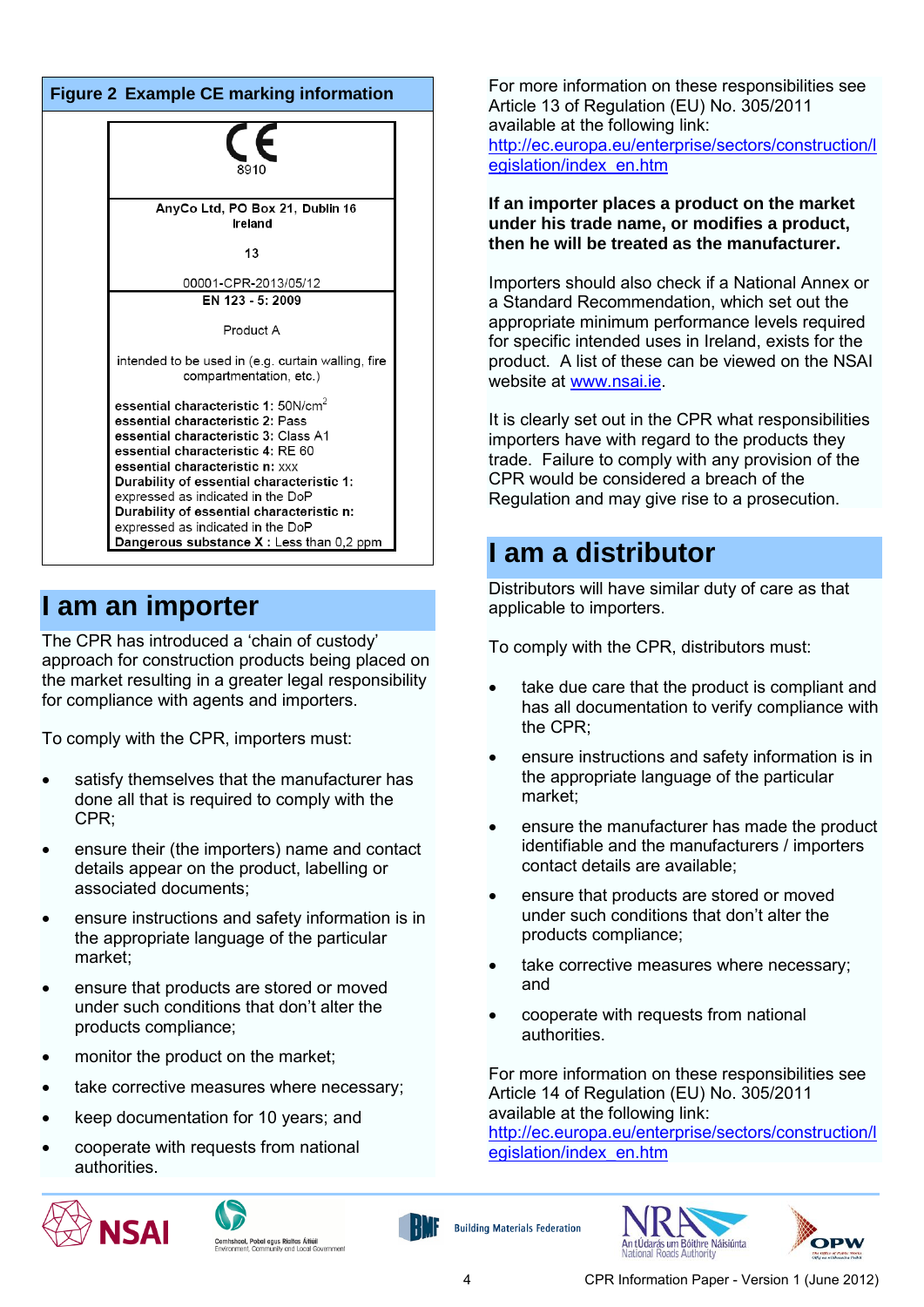#### **If a distributor places a product on the market under his trade name, or modifies a product, then he will be treated as the manufacturer.**

Distributors should also check if a National Annex or a Standard Recommendation, which set out the appropriate minimum performance levels required for specific intended uses in Ireland, exists for the product. A list of these can be viewed on the NSAI website at [www.nsai.ie.](http://www.nsai.ie/)

It is clearly set out in the CPR what responsibilities distributors have with regard to the products they trade. Failure to comply with any provision of the CPR would be considered a breach of the Regulation and may give rise to a prosecution.

### **I am a specifier, designer or builder**

The transition to harmonised European product standards represents a change for the construction industry. Traditionally, national product standards, Irish standards or British standards were prescriptive in relation to performance and the appropriate uses to which products could be put. The hENs differ in this regard, as they provide harmonised testing methods, declaration methods and conformity assessment rules. Ireland, like other Member States, is therefore free to set its own minimum requirements on the performance of building works and construction products incorporated into such works. In this regard, the NSAI has produced additional guidance to some hENs in the form of National Annexes or Standard Recommendations (SRs) which set out the appropriate minimum performance levels required for specific intended uses in Ireland. A list of these can be viewed on the NSAI website. Clients, specifiers, designers etc are free to demand performance in excess of these levels.

Whilst the CPR concerns itself with the conditions which apply when placing a product on the market, clients, specifiers, designers and builders etc should:

- when drawing up specifications, refer to the harmonised technical specifications and specifically to the requirements of individual characteristics when necessary;
- when choosing the products most suitable for their intended use in construction works,

review the manufacturer's declaration of performance;

- check National Annexes or Standard Recommendations which give guidance on appropriate minimum performance levels for specific intended uses in Ireland. A list of these can be viewed on the NSAI website at [www.nsai.ie;](http://www.nsai.ie/) and
- ensure compliance with the Building Regulations, in this regard all works should be carried out using *"proper materials…which are fit for the use for which they are intended and for the conditions in which they are to be used"* to ensure compliance with the Building Regulations. For further information on the Building Regulations see [www.environ.ie.](http://www.environ.ie/)

## **Sources of additional information**

**European Commission – Enterprise and Industry**

[http://ec.europa.eu/enterprise/sectors/construction/l](http://ec.europa.eu/enterprise/sectors/construction/legislation/index_en.htm) [egislation/index\\_en.htm](http://ec.europa.eu/enterprise/sectors/construction/legislation/index_en.htm)

#### **NANDO (New Approach Notified and Designated Organisations) Information System** [http://ec.europa.eu/enterprise/newapproach/nando/i](http://ec.europa.eu/enterprise/newapproach/nando/index.cfm) [ndex.cfm](http://ec.europa.eu/enterprise/newapproach/nando/index.cfm)

**National Standards Authority of Ireland**  [www.nsai.ie](http://www.nsai.ie/)

**Department of the Environment, Community and Local Government** [www.environ.ie](http://www.environ.ie/)

#### **Construction / business organisations**

**Building Materials Federation** [www.ibec.ie/bmf](http://www.ibec.ie/bmf)

**Construction Industry Federation** [www.cif.ie](http://www.cif.ie/)

**Irish Concrete Federation** [www.irishconcrete.ie](http://www.irishconcrete.ie/)

**Irish Timber Framed Manufacturers Association** [www.itfma.ie](http://www.itfma.ie/)

**British Constructional Steelwork Association** [www.steelconstruction.org](http://www.steelconstruction.org/)